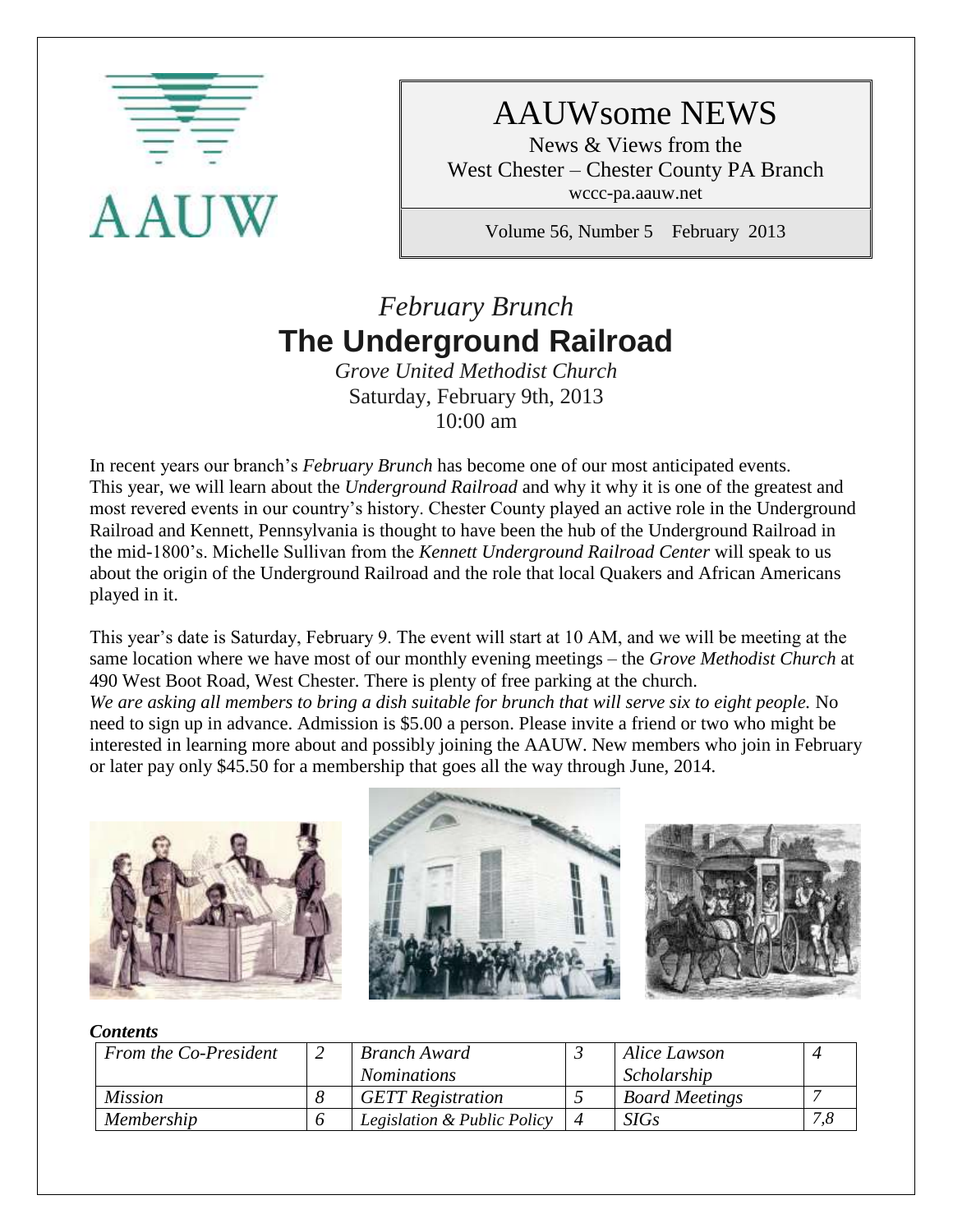## *From the Co-President*

Dear Members,

You might be wondering why you are receiving this month's newsletter in hard copy when you have received it in the past by email.

We at AAUW know all too well that the amount of electronic information we all receive continues to increase. We are also aware that, with the constraints on our time, it is much too easy to just skip over those emails that we get used to seeing month after month – and perhaps after receiving the AAUW newsletter for several months, you might skip over it in your email box when you are very busy.

Well, if you've ever done that, we want to remind you about what you have been missing! We are sending this once-a-year paper copy to remind you to take the time to read your newsletters online in the coming months.

This month, note the great program that will be held at our *Brunch on Saturday, February 9th .*  This is also a chance for you to attend an AAUW program if you are unable to attend our evening events due to work constraints, babysitter needs, or difficulty driving at night. This meeting is for you!

The *Saturday Brunch* is also a great time for you to invite a friend to accompany you to the program – this will be a *Shape the Future*  event, which means that if your friend decides to join within the next few months, she will pay just \$45.50 for a membership that will last through **June of 2014!**

There's also a unique opportunity for all members in this issue – you can nominate someone for one of our Annual Awards. See page 3 for descriptions and send in the form!

So much is happening at AAUW West Chester-Chester County that you won't want to miss one single event! So don't be left out – make sure you read every page of this newsletter!

Sincere good wishes,

Fran Pierce, Co-President AAUW West Chester-Chester County

## *What's Important to You?*

By Yvonne Peiffer

- Having clean water to drink and use?
- Having a sanitation system that gets rid of waste?

How have these "givens" in the United States helped you to stay healthy, become educated, and feel safe? Do you think that all people in the world should have access to fresh water, sanitation, education, and safety? If you answer that all the above are important, then plan on attending the *6 th Annual Philadelphia Global Water Initiative (PGWI) Conference* "Gender and Water Leading Beyond the Burden" being held at the University of PA Wharton School – Jon M. Huntsman in Philadelphia on Tuesday, April 9<sup>th</sup>, 2013 from 8 a.m. to 6 p.m.

This one-day conference will highlight and share best practices and solutions relating to *women*, water, and the sanitation crisis worldwide.

Some of us have already signed up to attend. Interested? Go to [http://pgwi.org,](http://pgwi.org/) follow the links to "Conference Information", and sign up; then read PGWI's 2012 annual report of projects supported, countries and groups involved, and more.

\*Do you remember the Water Conference our Branch sponsored along with the LWVCC on Nov. 14th, 2009, as part of educating ourselves about the 8 UN Millennium Development Goals? Then our Branch became a Collaborator with PGWI in January 2010 with the goal of supporting the mission of PGWI. Need some refreshing on Public Policy's work in this area from 2009-2012? I'll be writing an article with more information for the March 2013 "AAUW some Newsletter". Stay tuned!

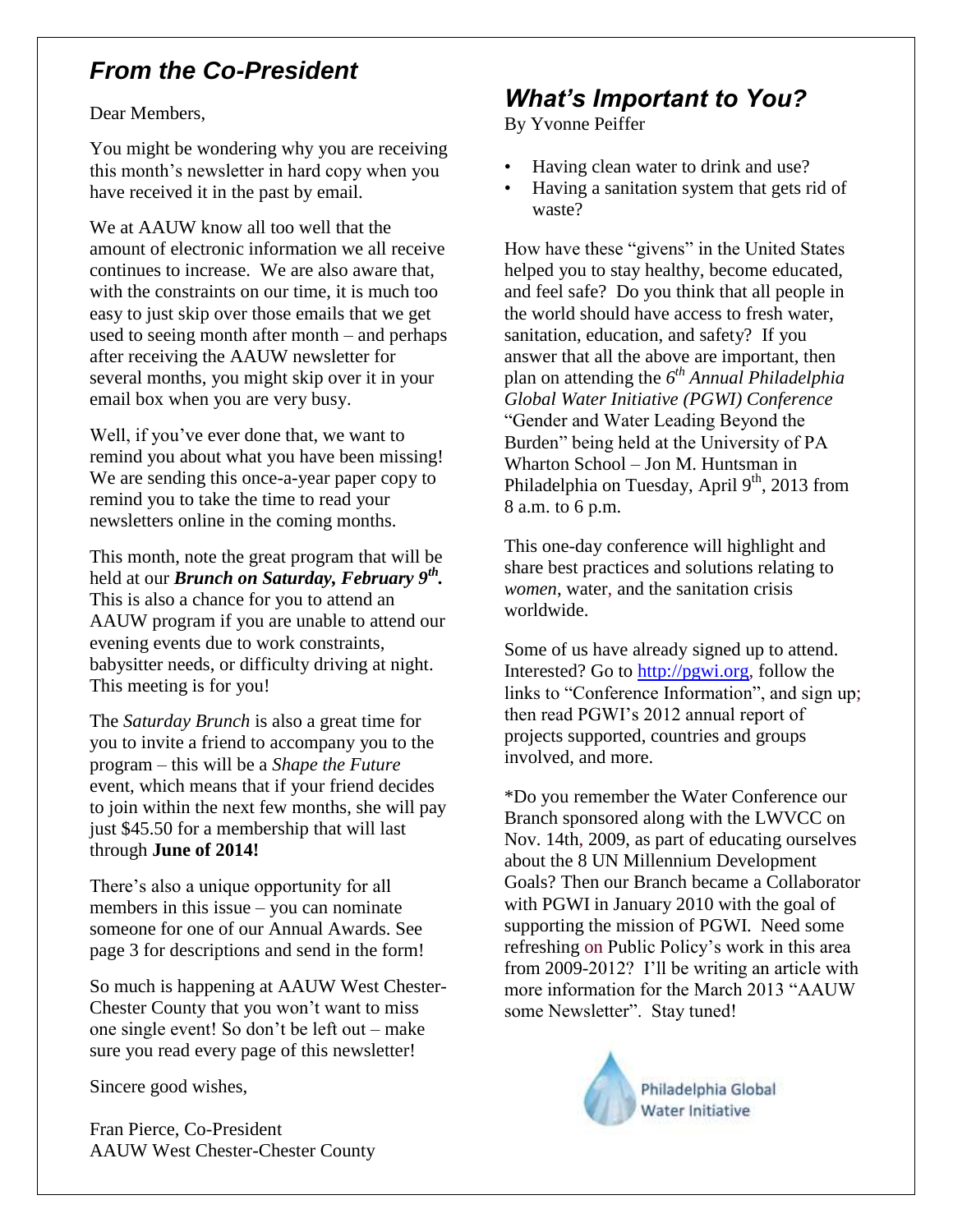## *Nominate a Member for an Award!!*

Please think about whom you will nominate for each of the awards below. You don't need the permission of the nominee for this – these are not jobs, just AWARDS!!

Once you have a person in mind, for one award or multiple members covering all the awards, you can send me their names anytime *before February 15th .* Our winners will be honored at the AAUW-PA Annual Meeting in April, and our branch will announce them and honor them at our May banquet.

1) *Branch Outstanding Woman* - Who from our branch do you think should be honored by this award for meritorious service over *multiple*  years of work? This might be someone who has served quietly for years and will soon be completing her term. Or it could be someone who worked for the branch in past years but has never been honored. *Last year's honoree was Leslie Wachob.*

*2*) *TEAL Award -* An AAUW-PA award that honors a member for new or ongoing contributions to the success of our branch. This should be someone who is either a new

member or who has only been active for a year or two. Or, it could even be just a new member who embodies the mission of AAUW and is supportive and enthusiastic of our activities. *Last year's honoree was Linda Lang.*

3) *Gateway to Equity Award* – Look around – outside our branch. This award goes to a group, organization, or company from *outside* of our branch, who has worked to "advance equity for women and girls." Think about recent news reports perhaps, or someone who is just "always there" when women and girls need help. It could also be someone who has worked prominently for many years to improve the status of women and girls but whom we have not officially recognized. The winner of this award will be invited to attend our May banquet, and we will work to assist that organization for one year. *Last year's honoree organization was "Wings for Success."*

*4) Peg Anderson Award* – This is our *special, new, branch award!!* This award recognizes a longstanding member who has served in many capacities over the years and continues to work in the background and to inspire and support those who are now leaders and members. *Last year's honoree was Graham Boose.*

**Please return this form to Fran Pierce or Sandi Kwisz, or bring it with you to the next meeting.**

\_\_\_\_\_\_\_\_\_\_\_\_\_\_\_\_\_\_\_\_\_\_\_\_\_\_\_\_\_\_\_\_\_\_\_\_\_\_\_\_\_\_\_\_\_\_\_\_\_\_\_\_\_\_\_\_\_\_\_\_\_\_\_\_\_\_\_\_\_\_\_\_\_\_\_\_\_\_\_\_\_\_

\_\_\_\_\_\_\_\_\_\_\_\_\_\_\_\_\_\_\_\_\_\_\_\_\_\_\_\_\_\_\_\_\_\_\_\_\_\_\_\_\_\_\_\_\_\_\_\_\_\_\_\_\_\_\_\_\_\_\_\_\_\_\_\_\_\_\_\_\_\_\_\_\_\_\_\_\_\_\_\_\_\_

\_\_\_\_\_\_\_\_\_\_\_\_\_\_\_\_\_\_\_\_\_\_\_\_\_\_\_\_\_\_\_\_\_\_\_\_\_\_\_\_\_\_\_\_\_\_\_\_\_\_\_\_\_\_\_\_\_\_\_\_\_\_\_\_\_\_\_\_\_\_\_\_\_\_\_\_\_\_\_\_\_\_

\_\_\_\_\_\_\_\_\_\_\_\_\_\_\_\_\_\_\_\_\_\_\_\_\_\_\_\_\_\_\_\_\_\_\_\_\_\_\_\_\_\_\_\_\_\_\_\_\_\_\_\_\_\_\_\_\_\_\_\_\_\_\_\_\_\_\_\_\_\_\_\_\_\_\_\_\_\_\_\_\_\_

*Note: You can nominate in just one category or in all 4.* 

*My nominees for the awards are:*

\* Branch Outstanding Woman

\* TEAL Award

\* Gateway to Equity Award

\* Peg Anderson Award

\_\_\_\_\_\_\_\_\_\_\_\_\_\_\_\_\_\_\_\_\_\_\_\_\_\_\_\_\_\_\_\_\_\_\_\_\_\_\_\_\_\_\_\_\_\_\_\_\_\_\_\_\_\_\_\_\_\_\_\_\_\_\_\_\_\_\_\_\_\_\_\_\_\_\_\_\_\_\_\_\_\_ *Thank you for your nominations!*

3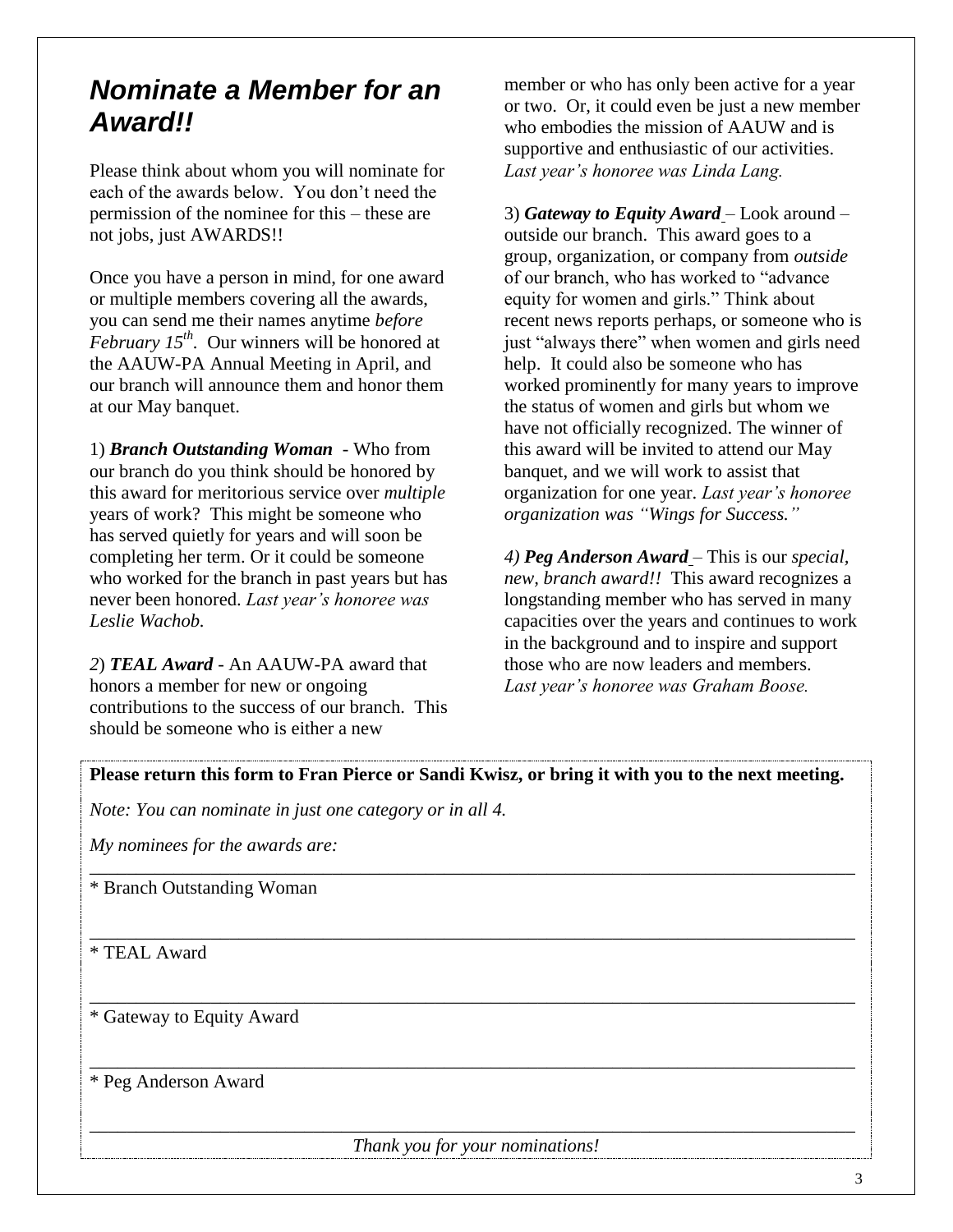### **Ways and Means**

Our fundraising efforts include recycling *used ink cartridges.* Please bring these to the meetings. Mary Smith will be collecting these and dropping off on a regular basis. Email questions to[:pangea49@comcast.net.](mailto:pangea49@comcast.net)

## *News from Legislative and Public Policy Committee*

by Ann Duerr

Supporting legislation to fund public education is one of the committee's goals. In accordance with this goal, Fran Pierce and Peggy Staarman accompanied Ann Duerr to State Senator Andy Dinniman's office in West Chester on January 8th to discuss Ann's proposal to publicize the outstanding projects, educational pursuits, and other accomplishments of public high school students to Pennsylvania's representatives and senators. We hope knowledge of these student achievements will encourage our legislators to fully fund our public schools and not divert public money to charter or private schools.

Senator Dinniman, the minority chair of the Senate Education Committee for the 2013-2014 legislative session, suggested we might incorporate Ann's idea with his effort to promote advocacy by students. The first of his meetings will focus on students in schools in Harrisburg, Lebanon, York, and Reading, some of which are schools in distress. We will schedule another meeting with the Senator in the near future to define clearly how our AAUW branch can address with our own goal his effort to encourage responsible student participation in the legislative process.

Our AAUW branch will participate again in *West Chester University's Equal Pay Day Bake Sale* that will be held on Tuesday, April 9. We will ask volunteers to bake cookies as we join with the University Women's Club and the Association for Women's Empowerment to publicize the lack of equity in women's salaries.

You can use our own website (wcccpa.aauw.net) to find links to the state and national AAUW legislative and political action interests and efforts.



### *Alice Lawson Scholarship*

The American Association of University Women (AAUW) West Chester Branch will again be awarding the Alice Lawson Scholarship in the amount of \$1000 to an undergraduate student 25 years of age or older. We invite eligible students from *West Chester University, Cheney University, Lincoln University, and Immaculata University* to submit an application. Eligibility requirements, application forms, and the deadline for the application are available at wccc-pa.aauw.net.

Contributions to the Alice Lawson Scholarship Fund can be sent to: Alice Lawson Scholarship Fund Chester County Community Foundation Inc. 28 Market Street West Chester, PA 19382

Online contributions to the Alice Lawson Scholarship Fund can be made at: [http://www.chescocf.org/funds/Fund%20purpo](http://www.chescocf.org/funds/Fund%20purpose/Alice%20Lawson%20Scholarship%20Fund.htm) [se/Alice%20Lawson%20Scholarship%20Fund.](http://www.chescocf.org/funds/Fund%20purpose/Alice%20Lawson%20Scholarship%20Fund.htm) [htm.](http://www.chescocf.org/funds/Fund%20purpose/Alice%20Lawson%20Scholarship%20Fund.htm)

#### *Domestic Violence Center*

Donations for February and March for the Domestic Violence center will be crib sheets (new) twin sheets (new) and twin blankets (used/clean or new). These are the same items requested last month, but it is what they can use at this time. Contacts: Donna Golden: 610-344-0245; goldendonna@verizon.net or Marie Dunn at 610- 431-0641; [marie1227@comcast.net](mailto:marie1227@comcast.net)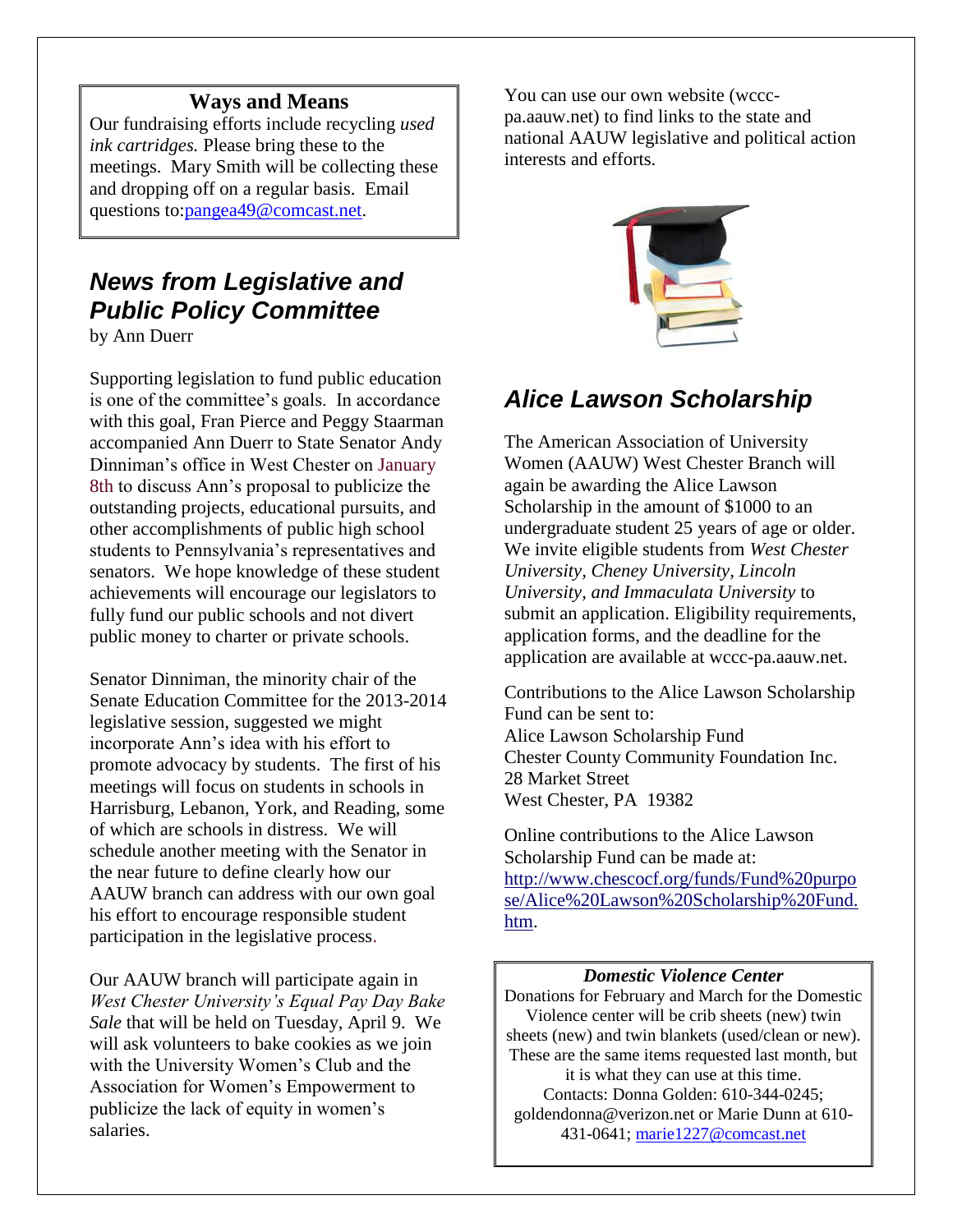## *GETT 2013 Registration to Open on February 14th*

*Mary A Smith, GETT committee and AAUW Liaison*

The 13<sup>th</sup> Annual Girls Exploring Tomorrow's Technology (GETT) event will be held on March  $16^{th}$ , 2013 at the new, state of the art Phoenixville Middle School. Planning for the one-day event is under way. Once again I will be asking for volunteers for the day of the event to staff the parent/educator event, flag ladies, lunch servers or whatever GETT may need. We are planning for over 500 girls and 150 parent/educators to attend.

On-line registration will open February 14<sup>th</sup> at [http://www.itagpa.org.](http://www.itagpa.org/) If you know of girls in the tri-county area who would like to attend, then make sure they get registered early. I am making a list of those members who would like to be involved. Many who have volunteered in the past can attest to the satisfaction being part of such an amazing event brings them. I have been involved and am part of the original committee from 13 years ago, when we sat in a boardroom at CB Technologies with 8 other women trying to figure out how to encourage young women to get into the IT careers. Little did we know we would be creating such a long living event. It just goes to show you how one idea can spark a movement.

Girls Exploring Tomorrow's Technology began in Chester County, Pennsylvania in 2001 as a response to the under-representation of young women in the computer and information technology fields. GETT, a volunteer-driven SEPA regional project, has now expanded its scope, introducing the universe of technological and STEM careers to girls. GETT is an exciting, enlightening, and educational workforce development project designed for Southeast PA girls in grades 6 through 12 and their parents, teachers, and counselors to learn about careers in the dynamic fields of technology. GETT has had partner events in Philadelphia (BioScience) and in Casper, Wyoming at Casper College.

#### *Why is GETT Important?*

Although technology has a huge impact in shaping our society, the latest statistics indicate that girls shy away from technology careers. Careers in technology are financially rewarding and influential, but, unfortunately, the number of women entering these fields continues to decline. In 2003, the American Association of University Women (AAUW) Educational Foundation Report, "Women at Work", highlighted the need for advanced education for women in the computer and information fields. Without this training, the technological gender gap will continue to grow. According to recent research from the Information Technology (IT) Association of America, women now represent barely one-quarter of IT workers.

GETT is an opportunity for parents, girls, and educators to learn the facts about how technology careers can be fulfilling, fun, and rewarding personally, professionally, and financially. GETT also provides an excellent way for girls to meet and interact with successful women and educators who are positive role models.

The American Association of University Women - West Chester Branch supports GETT on an annual basis.

If you have any contacts for funding or if you know any young women who would like to be part of the hands on break-out sessions or would like to volunteer, please let me know at [pangea49@comcast.net](mailto:pangea49@comcast.net) or at 610-269-3375.

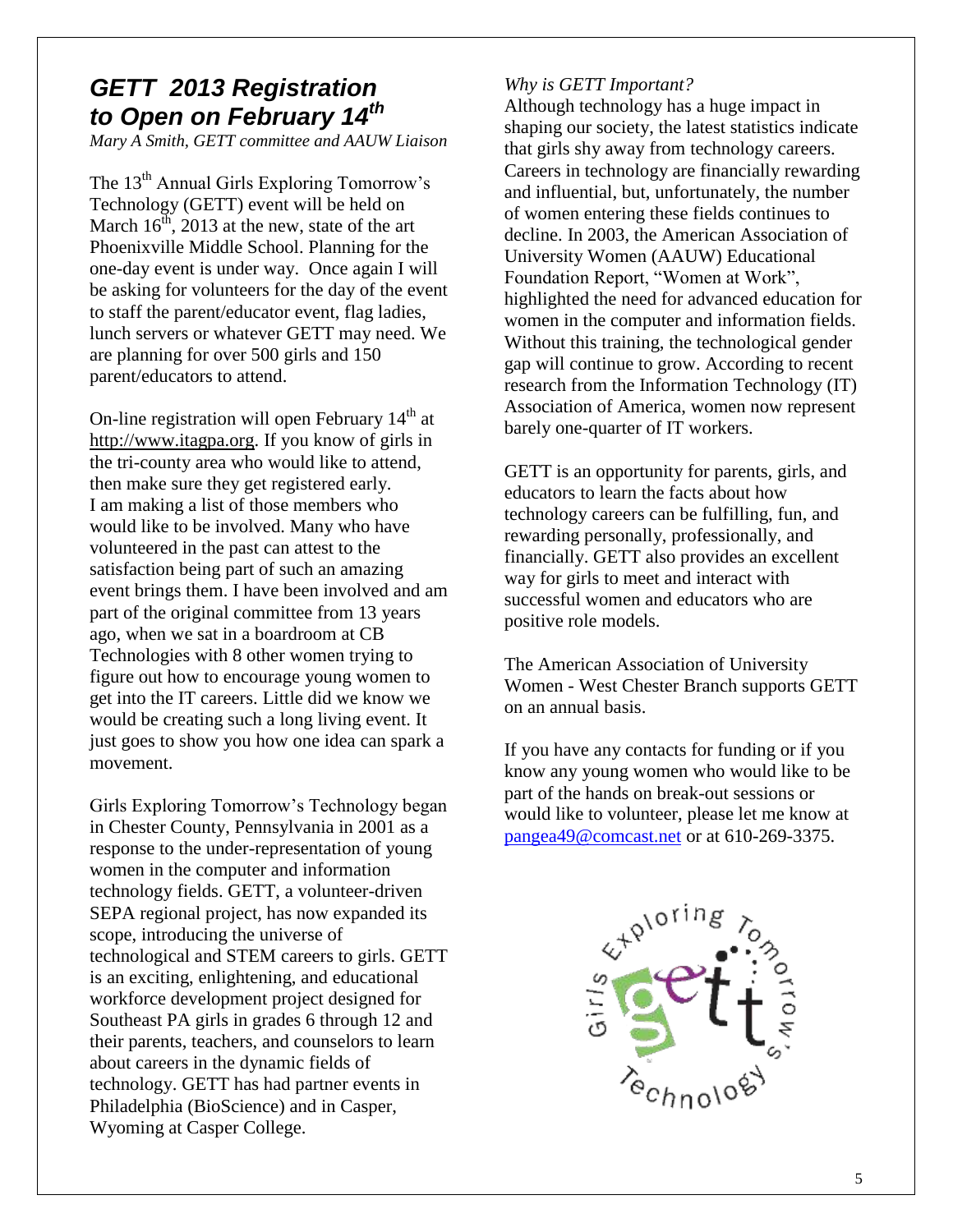### *Branch Supports STEM for Women & Asks for Your Help March 16th*

For many years (at least as far back as 1991), our branch has actively supported pay equity for women and girls throughout their lifetimes. One of our major thrusts has been to help girls keep their career options open by not closing the doors in junior high school on math and science courses, thus limiting their choices of careers in high-paying fields such as banking and science, technology, engineering and mathematics (STEM).

"Math is hard," said Mattel's Barbie many years ago. This perception remains true today and may be applied to science, technology and engineering. In addition, being a pre-teen/teen "girl geek" is difficult for social reasons.

You have a chance to make a difference! *Girls Exploring Tomorrow's Technology* (GETT) has been supported by branch volunteers and funds for 13 years. This year, the one-day event will be held in Phoenixville on Saturday, March 16. Please contact Mary Smith, branch liaison, to let her know you will help on the big day in welcoming and registering girls, parents, and educators. There are also other volunteer opportunities interacting with the GETT girls.

Research is showing that the support that can be provided by the parents, caregivers, and educators in the life of a "girl geek" can significantly influence her resolve to overcome obstacles, both academic and social, in her path. A seminar to teach caregivers and educators the skills and strategies to provide this support is a part of GETT. You can help here, also.

In addition, under the leadership of Mary Smith, our liaison to GETT; Val Connors, a new member with extensive experience in running girls summits; and Graham Boose, a past winner of an AAUW Community Action Grant, the branch has applied for a one-year AAUW grant to expand the current GETT component for parents, caregivers, and

educators. If we get this, we'll need branch support here, too. If you are interested in either GETT on March  $16<sup>th</sup>$  or future efforts, please let Mary or Val know. Mary Smith, pangea49@comcast.net, or 610-269-3375; or Val Connors, valerieconnors@gmail.com, or 484-237-8767.



### *Mama Juggs - Friday, March 1st*

*"Mama Juggs* is an award-winning one-woman play that addresses issues of breast cancer and body image through inspiring dramatic performance. *Mama Juggs* also deals with the public health disparities that exist between races and classes . . . as well as body-image taboos surrounding breasts. This emotionally gritty performance features comedy, acapella gospel, improvisations, and audience interaction . . . while offering slices of both urban and southern Black culture."

The event takes place on March 1, 2013 between 7:00 p.m. and 8:30 p.m. at West Chester University's Sykes Theater.

For additional information, please contact Dr. Adale Sholock, the Director of Women's Center and Institute for Women at West Chester University. She can be reached at 610.436.2122 or at [asholock@wcupa.edu.](mailto:asholock@wcupa.edu)

Also,visit the Mama Juggs website: <http://mamajuggs.com/> or the WCU Women's Center: [www.wcupa.edu/womenscenter.](http://www.wcupa.edu/womenscenter)

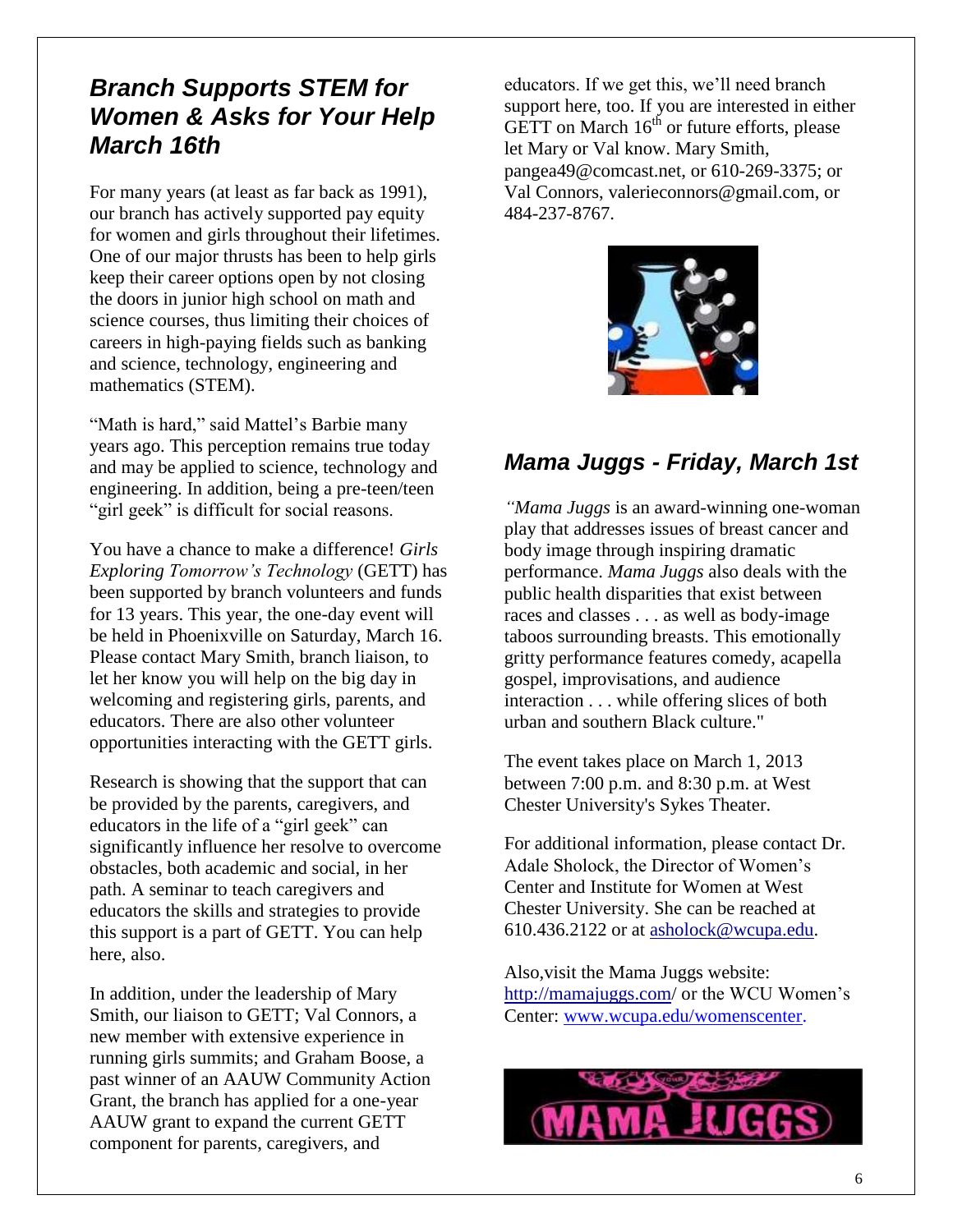## *Membership News*

*Welcome to our newest member!* 

Laura LaBuda Home Address: 827 Winters Avenue Hazelton, PA 18202 Profession: Human Resources Manager Degree: West Chester University, BS Villanova University, MA Phone: 610-888-9509 (c) E-mail: [lauralabuda@aol.com](mailto:lauralabuda@aol.com) Interests: health/fitness, volunteerism, women's issues/legislation, reading, crafts, cooking

## **MMM has returned!**

*… March is Membership Month*

Beginning with our *February Brunch*, we are encouraging each branch member to bring a guest(s) to our branch meetings. For each guest you bring, you will receive an entry ticket into our drawing for a \$50.00 gift certificate from AAUW's merchandise catalog! When your guest(s) joins AAUW, you will receive an additional entry ticket.

Congratulations to last year's winner, Elaine Burgess. Good luck everyone!

### **AAUW Wilmington's 44th Annual**  *Dollars for Scholars Used Book Sale*

More than 50,000 used books will be sold at the 44th annual *Dollars for Scholars Used Book Sale*, sponsored by the Wilmington branch of the American Association of University Women, to benefit college scholarships for Delaware women.

Most items are 75 cents to \$5, with collectibles up to \$100. The sale runs Feb. 28-March 3, 2013, at Concord Mall, 4737 Concord Pike, Brandywine Hundred, DE 19803. The sale also includes DVDs, CDs, VHS tapes, vinyl records, sheet music, puzzles, and ephemera. The sale starts at 10 a.m. (11 a.m. on March 3)

and ends at 9:30 p.m. (5 p.m. on March 3). Of special interest -- a large donation by the local Ninth Street Book Shop after its recent move to smaller quarters and 250+ books on Jewish-related topics (religion, history, culture and literature) from the collection of a respected local lawyer.

Items are sorted into more than 50 categories on tables throughout the mall. On Sunday, the branch will sell people a bag they can fill from all categories (except for collectibles). For more information, visit [www.aauwwilmington.org/booksale.html,](http://www.aauwwilmington.org/booksale.html) call [\(302\) 428-0939](tel:%28302%29%20428-0939) or e-mail [aauwwilm@gmail.com.](mailto:aauwwilm@gmail.com) The website has details about the scholarships that the sale funds and on how to make donations for future sales.

## **Branch Board Meetings**

All Board meetings are open to the membership and are held at the Women's Center at West Chester University. Meetings begin at 7:15 pm, are over by 9, and are usually on the first Tuesday of the month. The next meeting is on Tuesday, February 5<sup>th</sup>.

### **Special Interest Groups Couples Bridge**

Meets the  $3<sup>rd</sup>$  Saturday evening monthly at a member's home. We are a social group and welcome all who like to play. Contact the chair, Carol Habig, at 610-431-9987 or e-mail her at [whabig@verizon.net.](mailto:whabig@verizon.net)

**Lit I, Afternoon Book Discussion**: Meets on the 4<sup>th</sup> Thursday. Please contact Roni Mullen if you are interested –610.436.0912 or [VMulen@comcast.net](mailto:VMulen@comcast.net)

**Lit II Book Group:** Meets on the 3rd Wednesday of the month. The next meeting will take place on February 20 when the group will discuss the book *The Great Gatsby* by F. Scott Fitzgerald. The discussion leader will be Donna Eaves, and the hostess, Peggy Staarman. New members are always welcome, and can join the group by contacting Donna Eaves at [610-692-5277](tel:/610-692-5277) or [deaves@live.com.](mailto:deaves@live.com)

**Non-Fiction Group:** Meets every two months.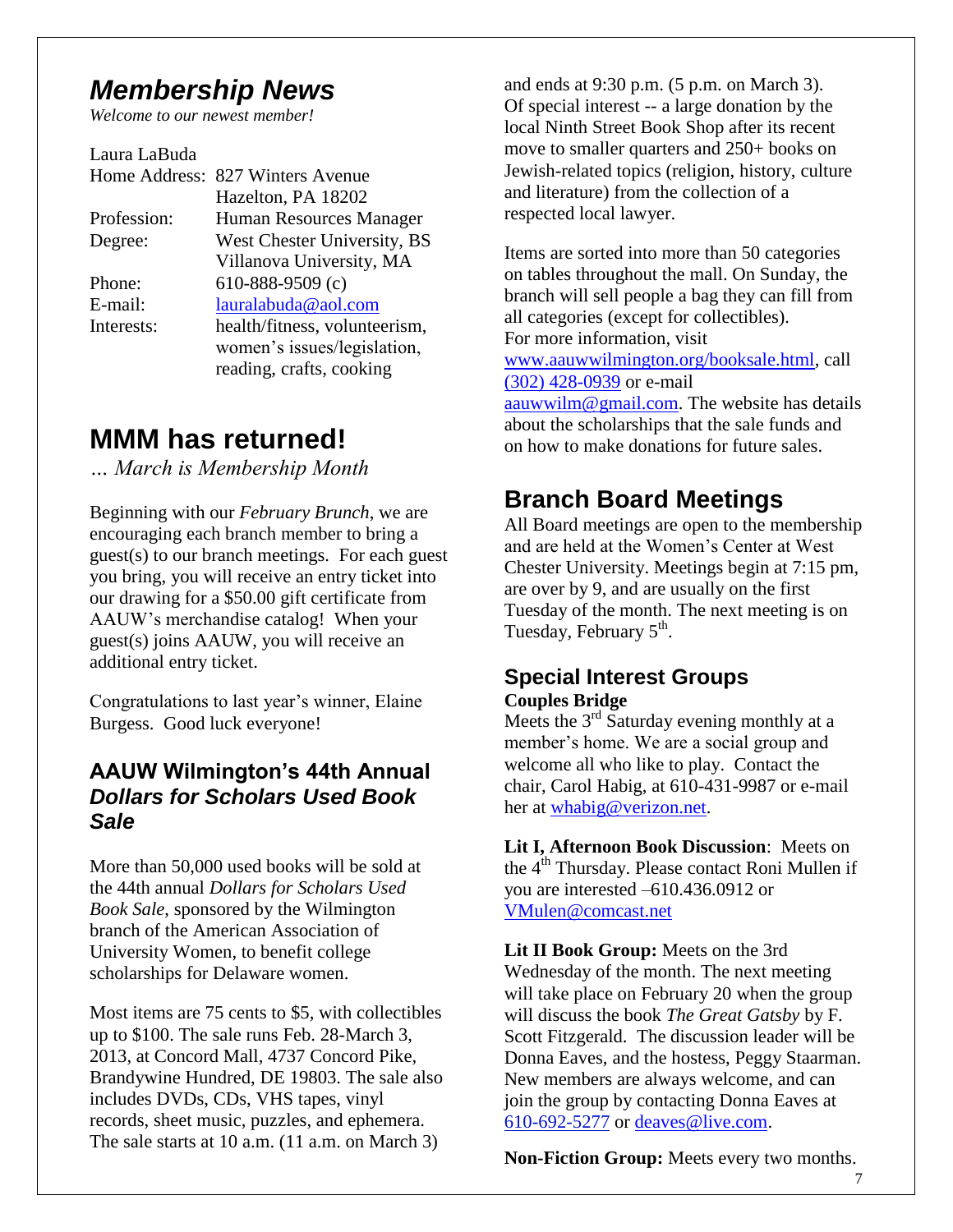Contact Paula McGinness for upcoming readings and location information. 610-942- 4852 (home) or 610-273-3303 (work) or pmcginness@chesco.com.

#### **Finance Discussion Group**

The Finance Discussion Group meets on the 4th Wednesday of each month at 7:00 p.m. Participants are invited to bring related articles. For information contact: Leslie Olson, 610- 793-2938 or olsonfour@verizon.net.

#### **FIG (Food Interest Group)**

Dining around, usually at a member's home. This group is co-ed, singles welcome. Each member brings a dinner item. The group meets the 2<sup>nd</sup> Saturday of each month. If interested please contact Donna Eaves at [610-692-5277](tel:/610-692-5277) or [deaves@live.com.](mailto:deaves@live.com)

#### **Great Decisions**

For more information on the Great Decisions group, contact Jacky Page at 610-359-9887 or [martin\\_page@msn.com.](mailto:martin_page@msn.com)

#### **TIG (Travel Interest Group):** *AAUW TIGers*

On *February 1st*, we will travel to Doylestown, PA to visit the Mercer Museum and Fonthill Castle. Lunch will be in Elkins Gallery at the museum and will be hosted by a curator. The Mercer Museum depicts everyday life in the pre-industrial age, and Fonthill is the amazing concrete castle that was the home of Henry Mercer. The cost, including lunch, is \$30.

On *April 9th* we will travel to West Chester for the WCU Travel Adventures Film "Along the Royal Inca Road" and dinner featuring foods of the area.

On *May 19th* will be a guided tour of Kennett Underground Railroad sites.

More detailed information will be sent to TIG members. All are welcome. If you are interested in being a TIG member contact Sue Johnston: [sueearlj@verizon.net](mailto:sueearlj@verizon.net) or 610.363.8535.

### **Get Your** *Keystoner* **Online and Help the Environment**

The *Keystoner* is the State AAUW Newsletter  switch to receiving it online*.* You will receive an e-mail notice of the posting with a table of contents and a link to a downloadable copy.

Help the environment and the state organization, plus no waiting for delivery. Archived issues also. To sign up just fill in the blanks at: <http://www.aauwpa.org/keystoner.html>

#### *AAUW Mission Statement*

*AAUW advances equity for women and girls through advocacy, education, philanthropy, and research.*

*Norma George* Newsletter Co-Editor 610-872-7567 [ngeorge@cheyney.edu](mailto:ngeorge@cheyney.ecu)

*Tamara Hollins* Newsletter Co-Editor 610-399-2256 [thollins@cheyney.edu](mailto:thollins@cheyney.edu)

*Nancy Rumfield* Newsletter Co-Editor 610-399-0388 [nrumfield@gmail.com](mailto:nrumfield@gmail.com)

*Newsletter email* [aauwsumnews@gmail.com](mailto:aauwsumnews@gmail.com)

*Fran Pierce* Branch Co- President 610-594-0625 [franpierce@verizon.net](mailto:franpierce@verizon.net)

*Sandi* Kwisz Branch Co-President [610-793-3135](tel:/610-793-3135) [SandraK98@aol.com](mailto:SandraK98@aol.com)

Jean Speiser Program Vice-President [610-692-3227](tel:/610-692-3227) [JeanSpeiser@gmail.com](mailto:JeanSpeiser@gmail.com)

*Nancy Dore* Program Vice-President 610-725-0459 [4dores@comcast.net](mailto:4dores@comcast.net)

Jane Schultz Membership Vice-President [610-431-3628](tel:/610-431-3628) [mjschultz46@hotmail.com](mailto:mjschultz46@hotmail.com)

*Linda Lang* Recording & Corresponding Secretary<br>610-738-9678 lindalang@comcast.net lindalang@comcast.net

Molly Scott Financial Officer [484-702-7211](tel:/484-702-7211) [gollymolly44@gmail.com](mailto:gollymolly44@gmail.com)

http://www.aauwchestercountypa.org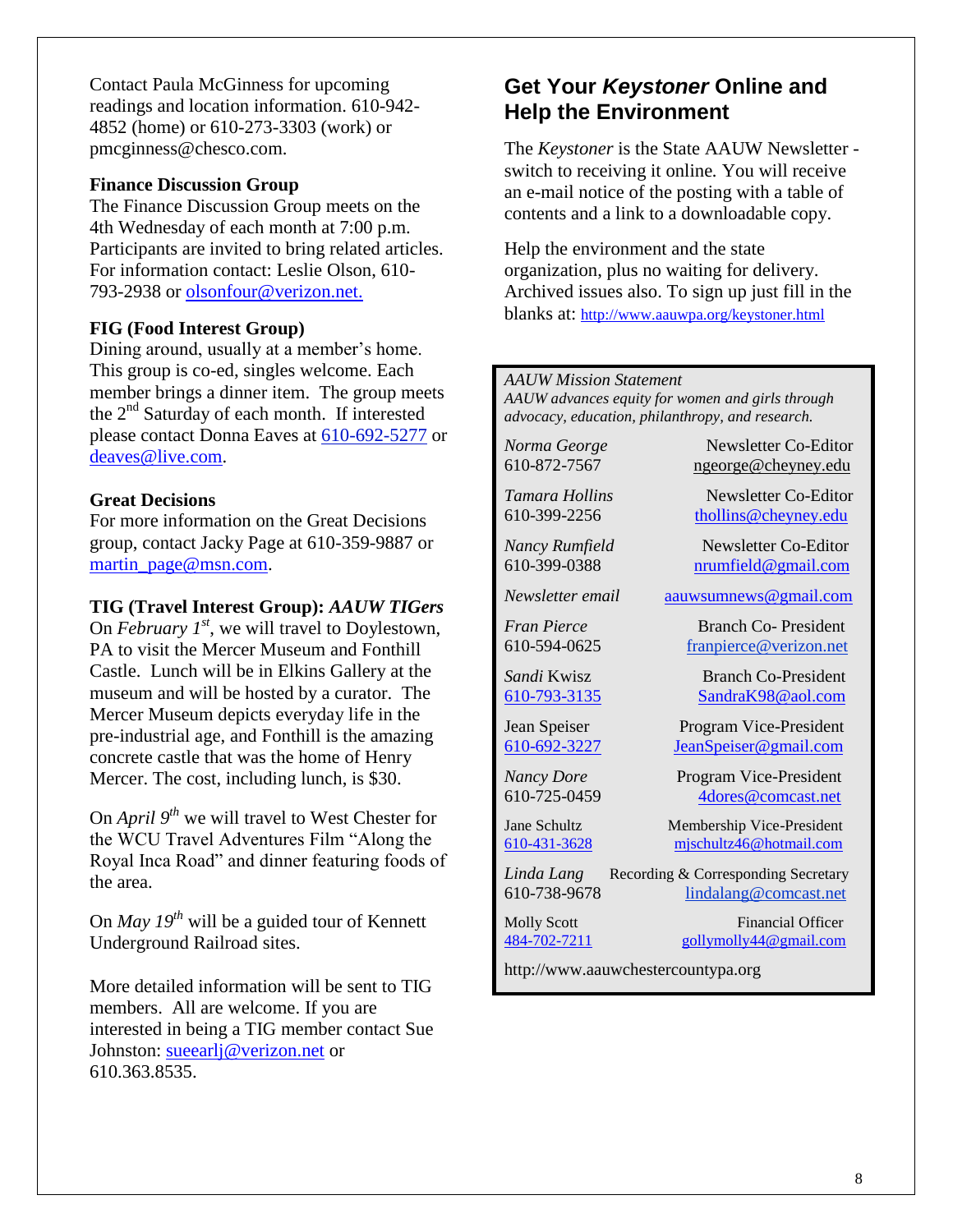### **Guidelines for** *AAUW some*

1. Deadline for articles is the  $10<sup>th</sup>$  of the month unless noted in newsletter.

2. Board will develop outline/plan for newsletter.

3. Copies of each article must be sent to the President.

4. Articles should be less then 340 words (1 column in 12 pt.) and sent as .doc (Word) files whenever possible.

5. Program information should be available for publication in the month prior to the event.

6. SIG information should be specific (when, where, leader, contact info., program or book).

7. Photos should be sent in .jpg format and should be the best quality possible. Leave cropping to the editors when possible.

8. Editors must keep newsletter to 10 pages or less (5 printed front and back).

9. Editors must consult with President or designee if newsletter is too long.

10. Circulation Chair will determine number of copies to be printed.

11. Board will review and decide list of Friends who receive printed copies.

12. The newsletter should go to the printer by the  $25<sup>th</sup>$  of the month. Copies should include the Circulation Manager, Person who distributes the e-mail version, and, if requested, other named designees.

## **Help AAUW Save Money**

Each year our editors put together eight informative, attractive, and news filled issues of our *AAUW some* newsletter. At current prices, printing and mailing costs exceed \$1.50 a piece per issue, costing over \$12.00 per member per year. For several years, many AAUW members have received their copies via e-mail. Through e-mail they receive the news as soon as it is published. By eliminating the paper copy, they are also making a contribution to a greener environment. If you are not already receiving *AAUW some* via e-mail and would be willing to do so, please contact Fran Pierce at [franpierce@verizon.net.](mailto:franpierce@verizon.net)

## **Membership Outreach**

If you wish to review your records for the *AAUW National association* check out <http://www.aauw.org/> or use the *Helpline Phone* at 800-326-2289

Once you have accessed the site go to the Member Center. You will need your Membership Number to change your record information (see directions on page 35 of the branch member handbook). In addition, you can find your Membership Number on the address label of the Association publication *Outlook* or on the label of your branch handbook.

### *Interested in submitting an article or have information to share?*

### *We need your News!*

The co-editors of *AAUWsome News*, are delighted to bring you this issue of the newsletter, but … *We continue to need input from members!!* Please send *articles* as Word documents. Forward your news articles to the *gmail account:* [aauwsumnews@gmail.com,](mailto:aauwsum@gmail.com) indicating the topic and month in the subject box and cc the President. This is a shared account, so the co-editors can access your email and keep their work or personal mailboxes from getting filled. It also makes collaborating easier.

Remember that articles for a given month of the newsletter are due on the 10th of the preceding month*.* Please provide all necessary information with your submission.



*Photos by Linda Lang*